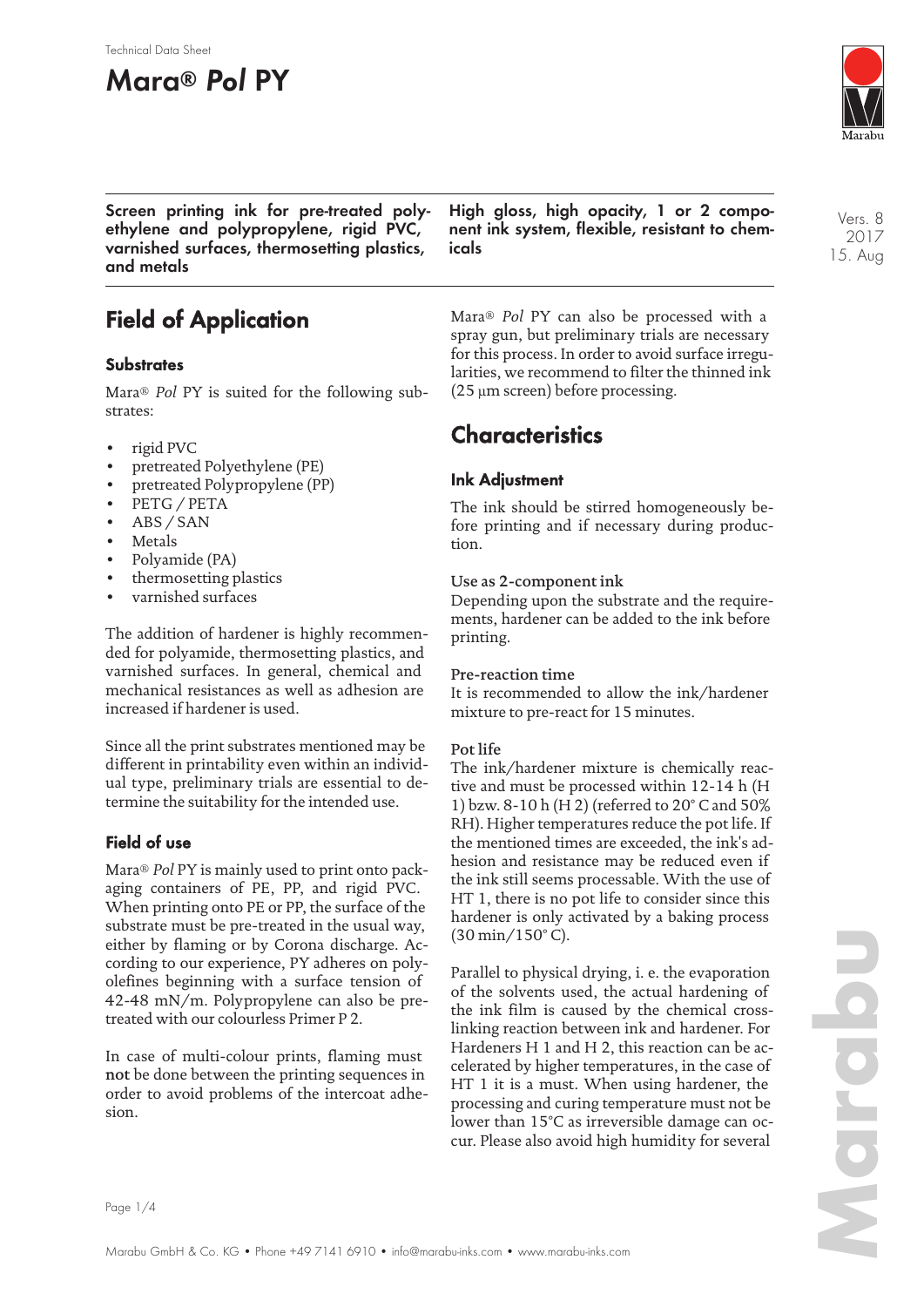

hours after printing as the hardener is sensitive to humidity.

### **Drying**

Physically fast drying, dries at 20° C to be overprinted within 20-30 min, at 50° C in a tunnel dryer stackable within 30-60 sec.

The times mentioned above vary according to the thickness of the ink film and type of hardener used, resp. if hardener has been added, vary as to the drying conditions and auxiliaries used.

Please note that the drying speed slows down if shades are overprinted and hardener is added.

#### **Fade resistance**

Pigments of high fade resistance are used for the Mara® *Pol* PY range. For outdoor use we recommend overvarnishing the entire surface with Printing Varnish PY 910, and the use of a coarse fabric, such as 77-55 to 90-40.

A reduced fade and weather resistance will result from an addition of more than 20% of Printing Varnish PY 910 and/or other basic colour shades (especially by mixing White to the shades) to the original colour shade.

The fade resistance of the ink is also reduced as the density of the printed ink film decreases by using finer fabrics. If PY plus hardener is exposed to the outside, we recommend the nonyellowing hardeners H 1 or HT 1 rather than H 2. Opaque White PY 170 is not suited for outdoor use, we recommend PY 070.

The pigments used are resistant to plasticizers and solvents.

#### **Stress resistance**

After proper and thorough drying, the ink film exhibits outstanding adhesion as well as rub and scratch resistance and is resistant to oils, greases, diluted acids and bases, and alcohol.

### **Range**

#### Basic Shades

| 020 | Lemon            |
|-----|------------------|
| 021 | Medium Yellow    |
| 022 | Yellow Orange    |
| 026 | Light Yellow     |
| 031 | Scarlet Red      |
| 032 | Carmine Red      |
| 033 | Magenta          |
| 035 | Bright Red       |
| 036 | Vermilion        |
| 037 | Purple Red       |
| 045 | Dark Brown       |
| 055 | Ultramarine Blue |
| 056 | Turquoise Blue   |
| 057 | Brilliant Blue   |
| 058 | Deep Blue        |
| 059 | Royal Blue       |
| 064 | Yellow Green     |
| 067 | Grass Green      |
| 068 | Brilliant Green  |
| 070 | White            |
| 073 | Black            |
|     |                  |

#### High Opaque Shades

170 Opaque White

#### Further Products

910 Overprint Varnish

All shades are intermixable. Mixing with other ink types or auxiliaries must be avoided in order to maintain the special characteristics of this ink.

All basic shades are included in our Marabu-ColorFormulator (MCF). They build the basis for the calculation of individual colour matching formulas, as well as for shades of the common colour reference systems HKS®, PAN-TONE®, and RAL®. All formulas are stored in the Marabu-ColorManager software.

## **Metallics**

Metallics which are suited for 1 k applications:

#### Metallic Powders

| S 181            | Aluminium                | 17%   |
|------------------|--------------------------|-------|
| S <sub>182</sub> | Rich Pale Gold           | 25%   |
| S <sub>183</sub> | Rich Gold                | 25%   |
| S <sub>184</sub> | Pale Gold                | 25%   |
| S <sub>186</sub> | Copper                   | 33%   |
| S <sub>190</sub> | Aluminium, rub-resistant | 12.5% |

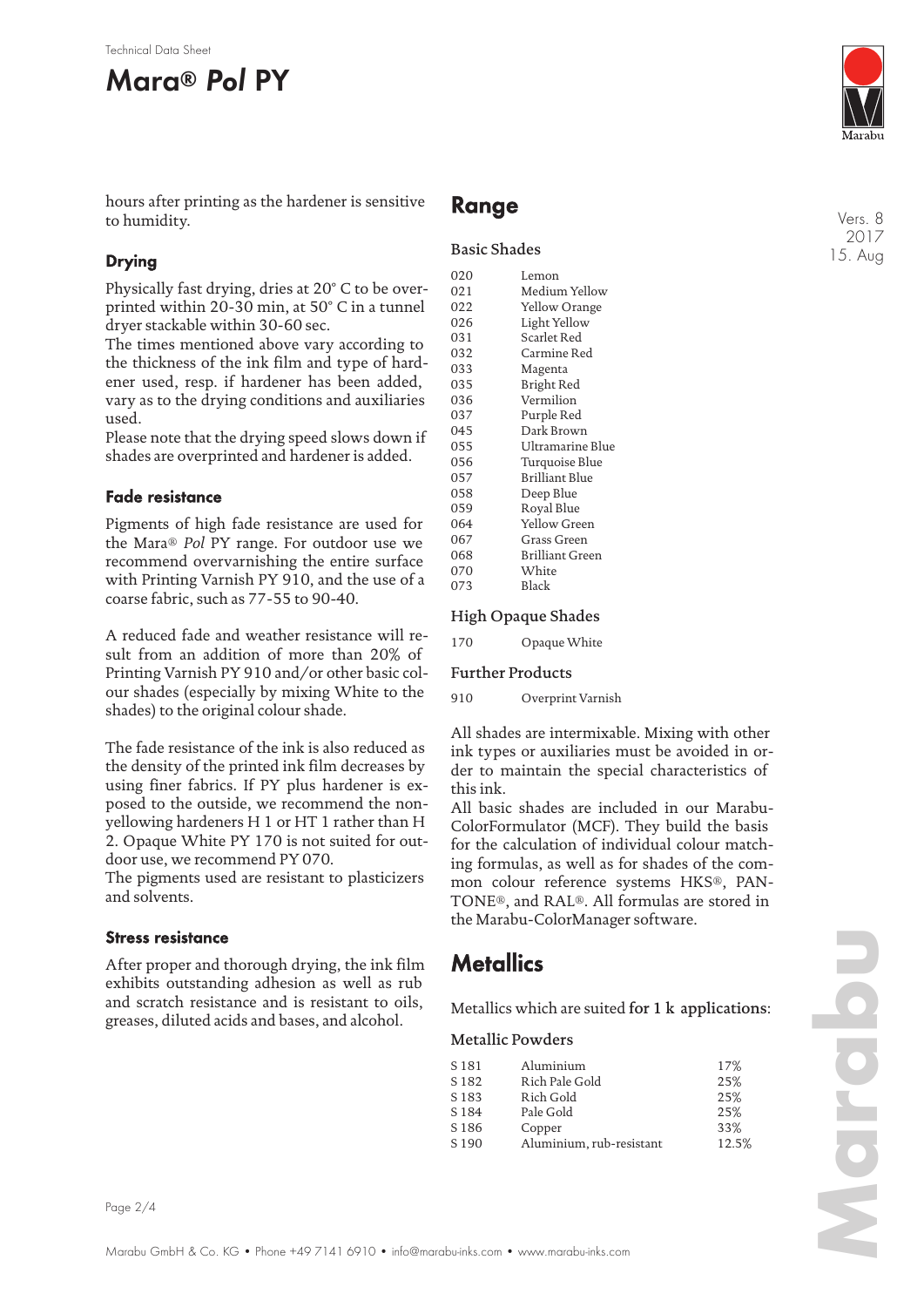#### Technical Data Sheet

# **Mara® Pol PY**



For 2 k applications, only S 181 Aluminium and S 190 Aluminium (wipe resistant) can be used. The gold shades are not processable with hardener (max. pot life approx. 30 minutes).

These metallics are added to PY 910 in the recommended amount, whereas the addition may be individually adjusted to the respective application. We recommend preparing a mixture which can be processed within a maximum of 8 h since metallic mixtures usually cannot be stored. Due to their chemical structure, the processing time of mixtures with Pale Gold S 184 and Copper S 186 is even reduced to 4 h.

Owing to the larger pigment size of Metallic Powders we recommend the use of a coarser fabric like 100-40. Shades made of Metallic Powders are always subject to an increased dry abrasion which can only be reduced by overvarnishing.

All metallic shades are displayed in the Marabu "Screen Printing Metallics" colour chart.

## **Auxiliaries**

| UKV 1            | Thinner                       | 10-20%      |
|------------------|-------------------------------|-------------|
| UKV <sub>2</sub> | Thinner                       | 10-20%      |
| H <sub>1</sub>   | Hardener                      | 10%         |
| H <sub>2</sub>   | Hardener                      | 10%         |
| HT1              | Hardener, heat-reactive       | 10%         |
| SA 1             | Surface Additive              | $3 - 5%$    |
| ABM              | Matting Base                  | $1 - 20%$   |
| MP               | Matting Powder                | $1 - 4%$    |
| ES               | Printing Modifier             | $0.5 - 1\%$ |
| UR <sub>3</sub>  | Cleaner (flp. $42^{\circ}$ C) |             |
| UR <sub>4</sub>  | Cleaner (flp. $52^{\circ}$ C) |             |
| <b>UR5</b>       | Cleaner (flp. $72^{\circ}$ C) |             |
| SV 9             | Retarder                      |             |
| SV 12            | Retarder                      |             |
| 7037             | Spray Thinner                 |             |
| P 2              | Primer                        |             |
|                  |                               |             |

Thinner is added to the ink to adjust the printing viscosity. For slow printing sequences and fine motifs, it may be necessary to add retarder to the thinner.

Hardener H 1 and H 2 are sensitive to humidity and always to be stored in a sealed container. H 1 or H 2 can be added for increased resistance and adhesion. Shortly before use, the hardener is added to the ink and stirred homogeneously.

The mixture ink/hardener is not storable and must be processed within pot life.

Hardener HT 1 is also sensitive to humidity and is always to be stored in a sealed container. If using HT 1, there is no pot life to consider since this hardener is only activated by a baking process (30 min/150°C).

The addition of surface additive SA 1 can increase the resistance against abrasion and other mechanical stress (max. addition 10%).

The degree of gloss can be reduced by adding Matting Paste ABM or Matting Powder MP (white shades max. 2 % MP), decreasing the opacity at the same time.

Printing Modifier ES contains silicone and can be used to rectify flow problems on critical substrates. If an excessive amount is added, flow problems are increased and adhesion may be reduced, especially when overprinting. The use of ES may reduce the degree of gloss.

The cleaners UR 3 and UR 4 are recommended for manual cleaning of the working equipment. Cleaner UR 5 is recommended for manual or automatic cleaning of the working equipment.

For spray coating, fast Spray Thinner 7037 should be used (on parts sensitive to tension cracks, preliminary trials are essential).

Special Primer P 2 is used for manual pre-cleaning and pre-treatment of PP substrates.

## **Printing Parameters**

All types of commercially available fabrics and solvent-resistant stencils can be used. For longterm outdoor use, we recommend a 77-55 to 90-40 fabric.

# **Shelf Life**

Shelf life depends very much on the formula/ reactivity of the ink system as well as the storage temperature. It is 2.5 years for an unopened ink container if stored in a dark room at a tem-